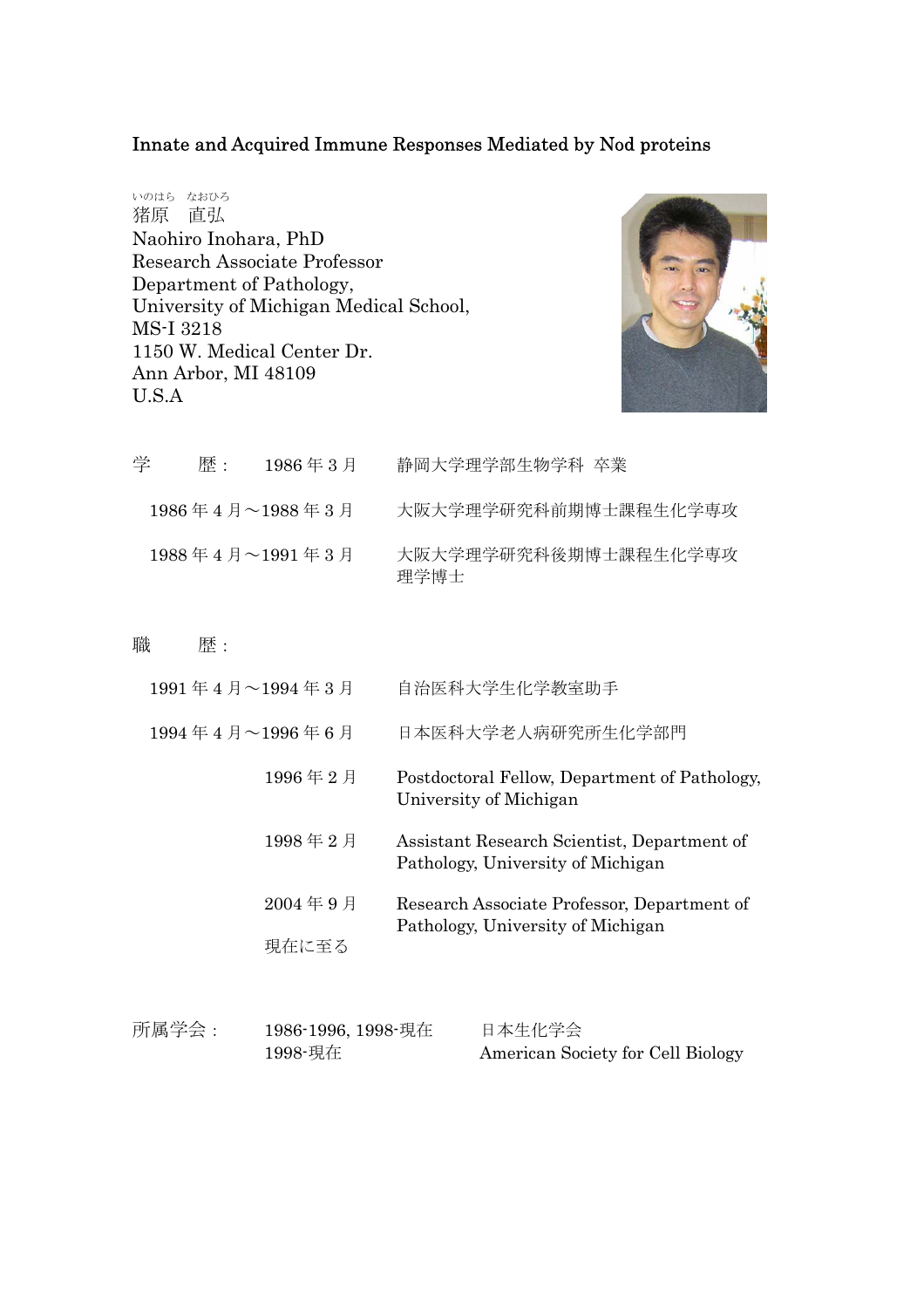## Innate and Acquired Immune Responses Mediated by Nod proteins

Naohiro Inohara (University of Michigan Medical School, Department of Pathology)

Nods are intracellular proteins that play in key regulatory roles in pathogen responses and cell death. Nod1 and Nod2, two Nod family members, are involved in host recognition of bacterial components. Genetic variations in the Nod1 and Nod2 genes are associated with susceptibility to several human diseases including Crohn's disease and allergic diseases. Whereas Nod1 is ubiquitously expressed in multiple tissues including intestinal epithelial cells, Nod2 is expressed highly in APCs and Paneth cells. Mouse models showed that Nod2 provides the first defense line against intestinal *Listeria* infection, whereas Nod1 appears to be critical at a later stage during bacterial infection. However, the mechanisms by which Nods protect hosts from *Listeria* infection are poorly understood. Here we show that both Nod1 and Nod2 stimulation induce innate immune genes in intestinal epithelial cells. Intraperitoneal Nod1 stimulation induced recruitment of acute inflammatory cells, which was abolished in Nod1 $^{\prime}$  mice. Nod1 stimulation induced massive production of chemokines but poorly TNF, IL-1, IL-12 and IFNs, suggesting that the primary role of Nod1 is to induce the recruitment of immune cells. Nod1 stimulation with a T-cell dependent antigen enhanced acquired immune responses, although no direct induction of co-stimulatory molecules in APCs or lymphocyte proliferation by Nod1 stimulation was detected. The adjuvant activity of Nod1 ligand was absent in Nod1-deficient mice. These results indicate that Nod1 functions as a pathogen recognition molecule to induce expression of molecules involved in the early stages of the innate immune response. Furthermore, Nod1 can act as an adjuvant for secondary IgG responses to T-cell dependent antigens through a mechanism that appears to be different from those for TLRs. Together with these findings, the role of Nod molecules in local and systemic immunity as well as in human diseases will be discussed.